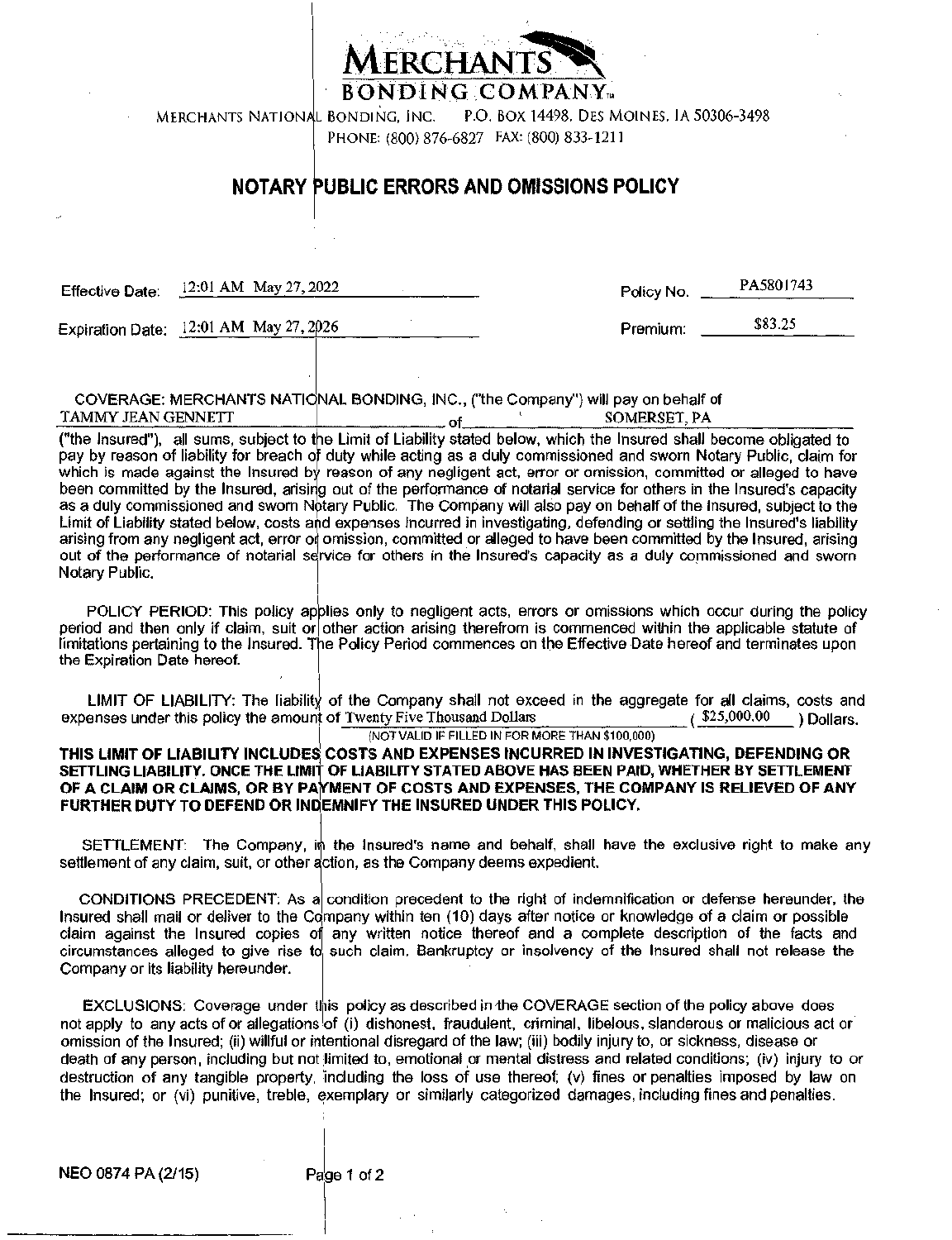CO-INSURANCE: If the Insured has other insurance against a loss covered by this policy, the Company shall not be liable under this policy for a greater proportion of such loss than the limit of liability stated in this policy bears to the limit of liability of all other insurance against such loss.

SUBROGATION: In the event of any payment for any loss under this insurance, the Company shall be subrogated to all of the Insured's rights of recovery thereafter against any person or organization and the Insured shall execute and deliver instruments and papers and do whatever else is necessary to secure such rights to the Company. The Insured shall do nothing after loss to prejudice such rights.

CANCELLATION: This policy may be cancelled by the Insured by surrender hereof to the Company or any of its authorized agents or by mailing to the Company written notice stating when thereafter the cancellation shall be effective. If this policy has been in effect for less than 60 days, we may cancel this policy for any reason by giving 30 days advance written notice. If this policy has been effect for 60 days or more, we may cancel only for one or more of the following reasons: (a) nonpayment of premium; (b) material misrepresentation; (c) substantial change in the risk; (d) if the Company loses its reinsurance on he risk; (e) if the Insured does not comply with policy terms, conditions, or duties; or (f) any other reason approved by the Insurance Commissioner. If this policy is cancelled for reasons (a) and (b) above, we will provide written notice to the Insured at least 15 days before the effective date of cancellation. If this policy is cancelled for reasons (c) through (f) above, we will provide written notice to the Insured at least 60 days before the effective date of cancellation. The reason for cancellation shall be stated on the notice.

The mailing of notice as aforesaid shall be sufficient proof of notice. Delivery of such written notice either by the Insured or by the Company shall be equivalent to mailing. The time of surrender or the effective date and hour of cancellation stated in the notice shall become the end of the policy period. If the Insured cancels, the premium shall be fully earned. If the Company cancels, return premium shall be computed pro rata.

EFFECTIVE DATE: 12:01 AM May 27,12022 EXPIRATION DATE: 12:01 AM May 27, 2026

illian liarner

William Warner Jr., Secretary **Larry Taylor, President** 

Attest: Attest: Attest: Attest: MERCHANTS NATIONAL BONDING, INC.

voy Taylo



By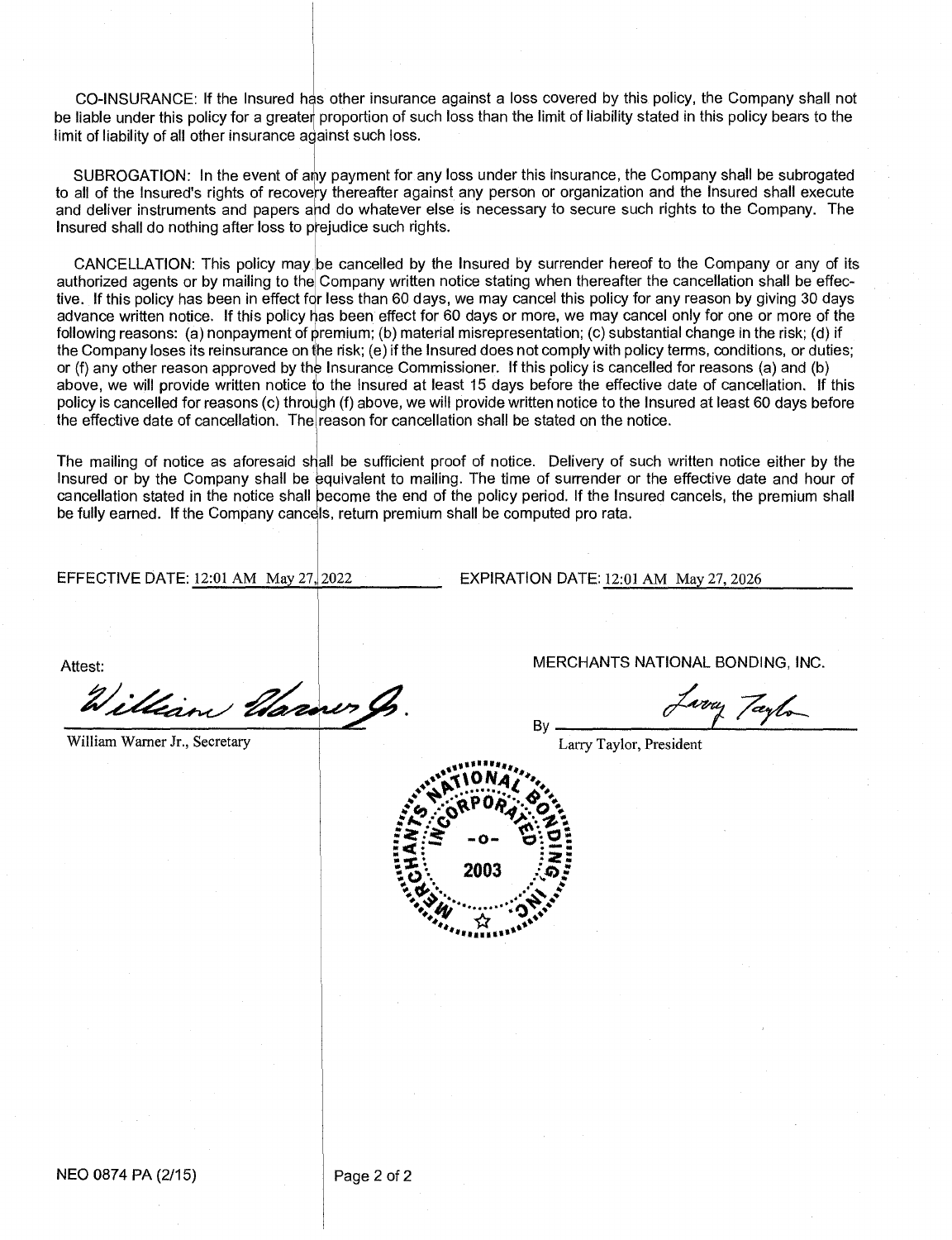

#### FEES

| STATE WRIT TAX                  | \$0.50  |
|---------------------------------|---------|
| STATE WRIT TAX - NOTARY \$10.00 |         |
| RECORDING FEES                  | \$9.00  |
| ROD IMPROVEMENT FUND            | \$3.00  |
| COUNTY IMPROVEMENT FUND         | \$2.00  |
| TOTAL PAID                      | \$24.50 |

ÑФ

#### **I'llis is a certification page**

#### **DO NOT DETACH**

**This page is now part of this legal document.** 

I hereby CERTIFY that this document is recorded in the Recorder of Deeds Office of SOMERSET COUNTY, PENNSYLVANIA



latricia à Peoper

Patricia A. Peifer Recorder Of Deeds

\* - Information denoted by an asterisk may change during the verification process and may not be reflected on this page.

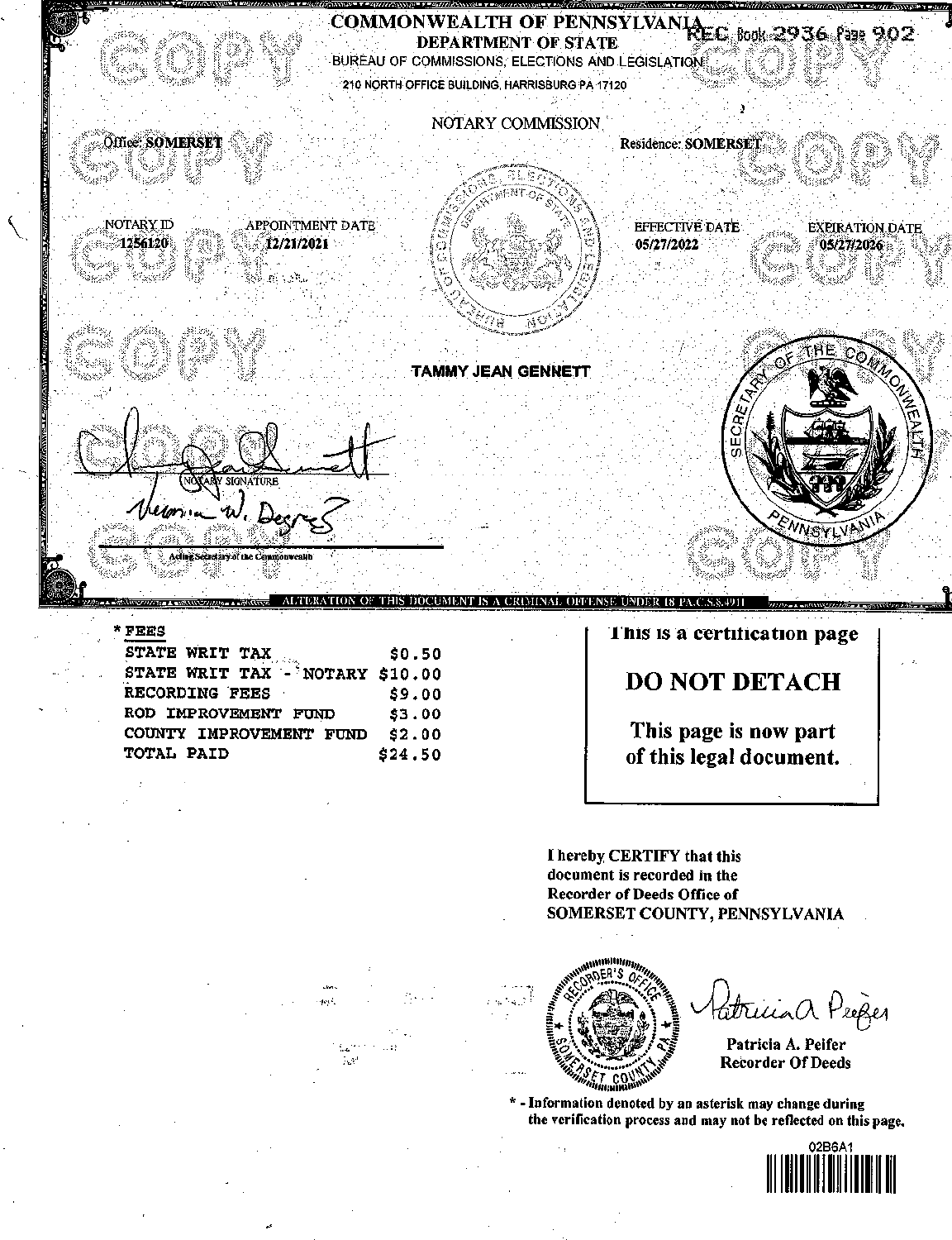

### backgrounds online Consumer Report For Tammy Jean Qennett

Order ID: 1512725

This is a CONFIDENTIAL REPORT and has been prepared exclusively for NNA. This report does not guarantee the accuracy or truthfulness of the information as to the subject of the investigation, but only that it is accurately copied from public records. Information generated as a result of identity theft, including evidence of criminal activity, may be inaccurately associated with the consumer who is the subject of the report. Backgrounds Online and its affiliates make no recommendation as to interpretation of the information. By acceptance of this report, the client accepts full responsibility for any use or disclosure of this report or its contents. Backgrounds Online, 1915 21st Street, Sacramento, CA 95811. Phone: 800-838-4804

/

Our files are available for review at no charge, by certified mail or telephonically or electronically with proper identification.

Nuestros archivos están disponibles para revisar sin ningün cargo a usted, por correo certificado o contacto telefònico o electrònicamente y con la identificaciòn adecuada.

| <b>Subject Overview</b>                                                                                                      |                                                 | Full Report Completed on 01/20/22                        |
|------------------------------------------------------------------------------------------------------------------------------|-------------------------------------------------|----------------------------------------------------------|
| Full Name<br>Tammy Jean Gennett<br>Reference:<br>8755ca73-4d24-45ad-9c23-<br>b6163ab4338c<br>Requestor Company<br><b>NNA</b> | SSN<br>XXX-XX-0559<br>Date of Birth<br>07/17/63 | Address<br>954 Highland Park Drive<br>Somerset, PA 15501 |
| <b>Results Overview</b>                                                                                                      |                                                 |                                                          |
| <b>Components</b>                                                                                                            | <b>Description</b>                              |                                                          |
| Identity Reports                                                                                                             |                                                 |                                                          |
| Social Security Number Trace                                                                                                 | 1 County                                        |                                                          |
| Criminal Searches                                                                                                            |                                                 |                                                          |
| County Criminal Court Search                                                                                                 | Somerset, PA                                    |                                                          |
| <b>Federal Criminal Court Search</b>                                                                                         | Western, PA                                     |                                                          |
| National Criminal Database Search                                                                                            | Nationwide                                      |                                                          |
| Sex Offender Registry Search                                                                                                 | Nationwide                                      |                                                          |
| Terrorist Watch List Search                                                                                                  | Nationwide                                      |                                                          |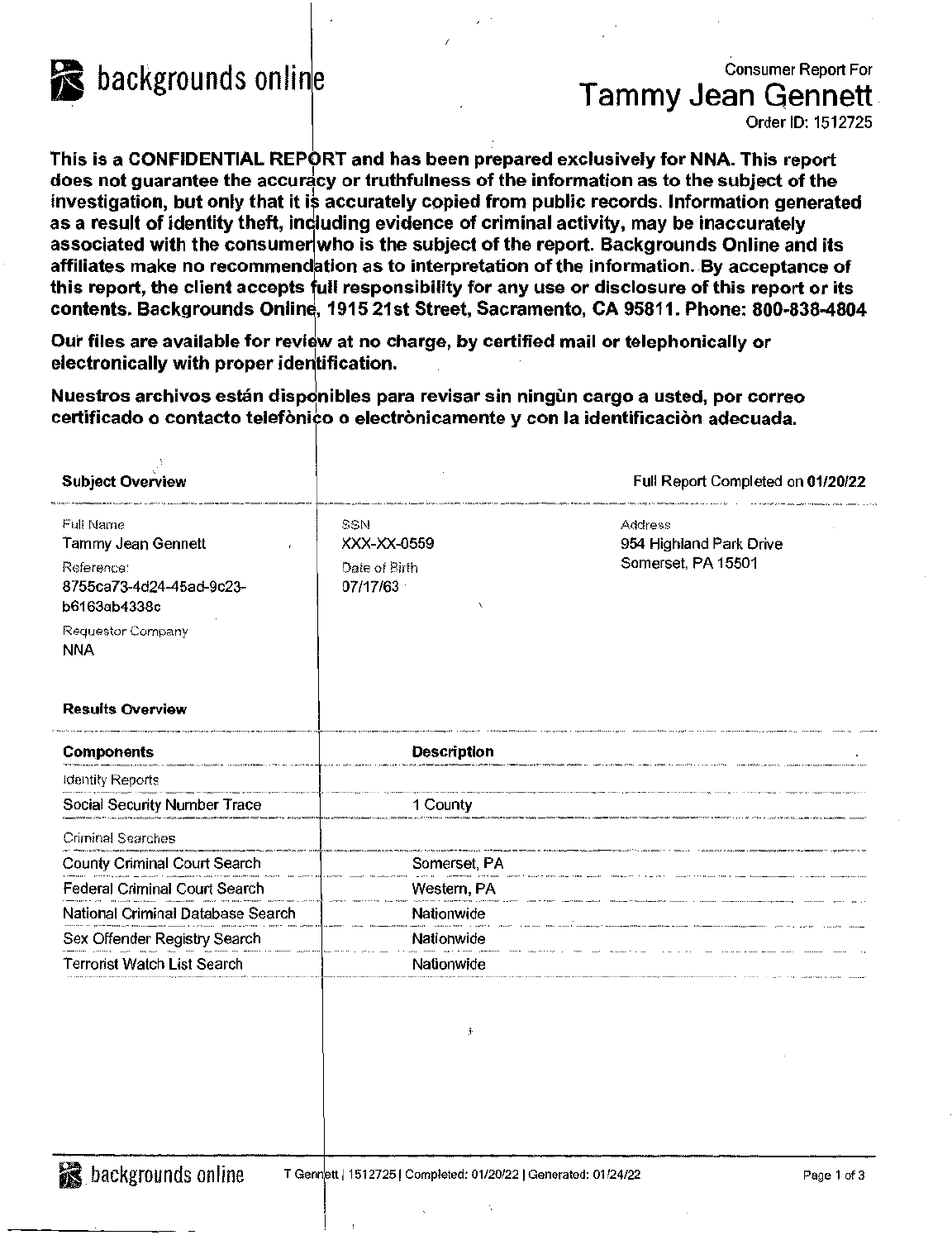| <b>Social Security Number Trace</b>        |                                     |                                                                                                                                                                                                                                                                                                                        | -4324                 |
|--------------------------------------------|-------------------------------------|------------------------------------------------------------------------------------------------------------------------------------------------------------------------------------------------------------------------------------------------------------------------------------------------------------------------|-----------------------|
| Name Provided*<br>Tammy Jean Gennett       | SSN<br>XXX-XX-0559                  | Search Scope<br>10 years (1/19/12 to 1/19/22)                                                                                                                                                                                                                                                                          | Completed<br>01/20/22 |
| Associated Names<br>Tammy J Gennett        | Associated Counties<br>Somerset, PA | Associated States<br>PA                                                                                                                                                                                                                                                                                                |                       |
| FCRA and other applicable law.             |                                     | Disclosure: The accuracy of the data is sulanitied by the requestor will directly determine the accuracy of the results obtained. While the information<br>furnished is from reliable sources, the accuracy is not guaranteed and can only be verified at its original source. Use of available data may be subject to |                       |
| County Criminal Court Search: Somerset, PA |                                     |                                                                                                                                                                                                                                                                                                                        |                       |
| Name(s) Searched<br>Tammy Jean Gennett     |                                     | Search Scope<br>Minimum of 10 Years                                                                                                                                                                                                                                                                                    | Completed<br>01/19/22 |
| No reportable records found                |                                     |                                                                                                                                                                                                                                                                                                                        |                       |
| the providing source.                      |                                     | Disclaimer: A criminal record search was conducted on the subject in the specified jurisdictions. The information reported has been accurately copied from                                                                                                                                                             |                       |
| Federal Criminal Court Search.             | Western, PA-                        |                                                                                                                                                                                                                                                                                                                        |                       |
| Name(s) Searched<br>Tammy Jean Gennett     |                                     | Search Scope<br>Minimum of 10 Years                                                                                                                                                                                                                                                                                    | Completed<br>01/19/22 |
| No reportable records found.               |                                     |                                                                                                                                                                                                                                                                                                                        |                       |
| the providing source.                      |                                     | Disclaimer: A criminal record seerch was conducted on the subject in the specified juricdictions. The information recorted has been eccurately copied from                                                                                                                                                             |                       |
| <b>National Criminal Database Search</b>   |                                     |                                                                                                                                                                                                                                                                                                                        |                       |
| мапіе(s) Searched<br>Tammy Jean Gennett    |                                     |                                                                                                                                                                                                                                                                                                                        | Completed<br>01/19/22 |
| No reportable records found                |                                     |                                                                                                                                                                                                                                                                                                                        |                       |
| FCRA and other applicable law.             |                                     | Disclaimer: The accuracy of the data submitted by the requestor will directly delermine the accuracy of the results obtained. While the information<br>furnished is from reliable sources, its accuracy is not guaranteed and can only be verified at its criginal source. Use of available data may be subject to     |                       |
| <b>Sex Offender Registry Search</b>        |                                     |                                                                                                                                                                                                                                                                                                                        |                       |
| Name(s) Searched<br>Tammy Jean Gennett     |                                     |                                                                                                                                                                                                                                                                                                                        | Completed<br>01/19/22 |
| No reportable records found.               |                                     |                                                                                                                                                                                                                                                                                                                        |                       |
|                                            |                                     | Disolaimer: The sex offender information is provided by local, state end national sources. The information is compiled from various law enforcement                                                                                                                                                                    |                       |

÷,

J.

 $\cdot$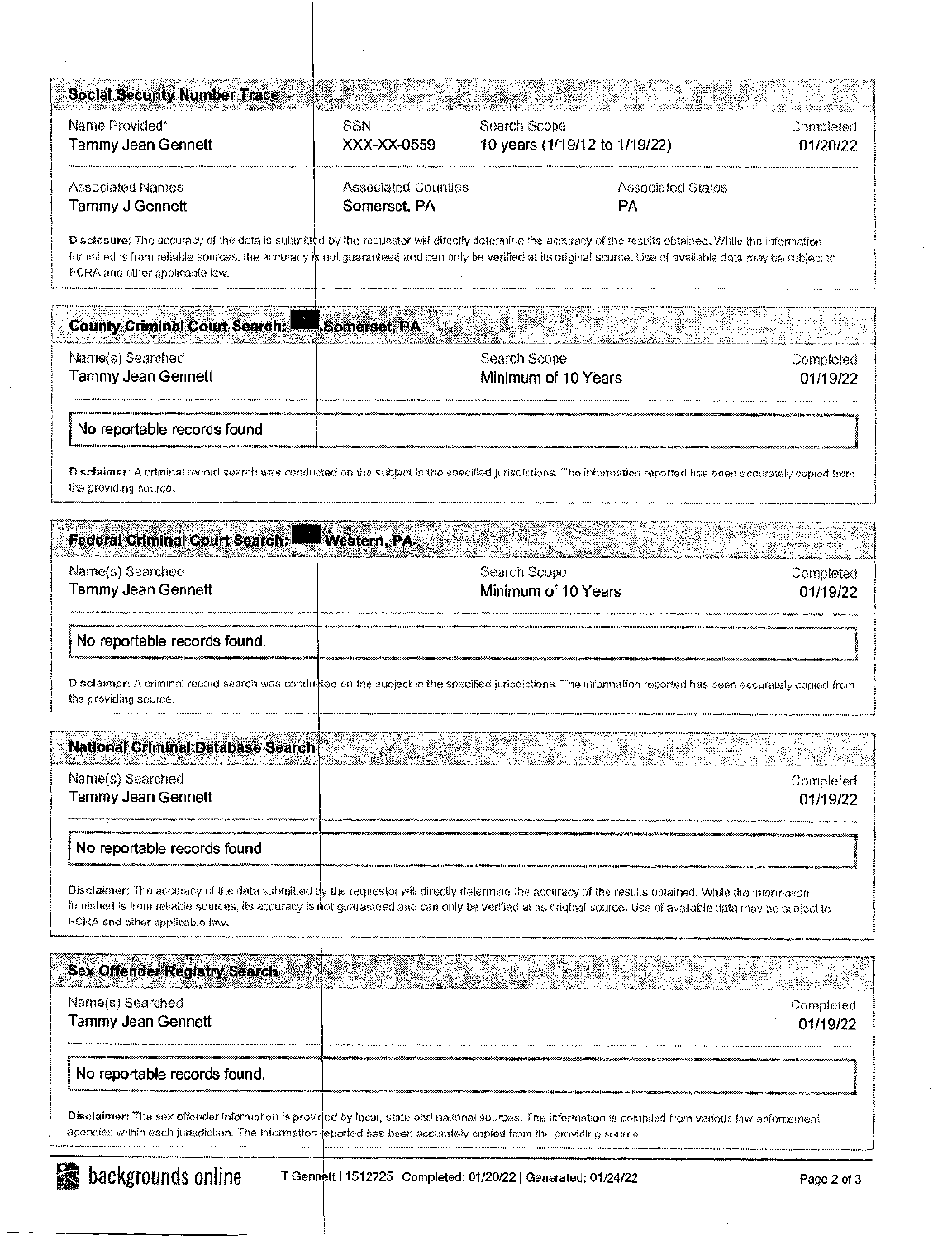| <b>Terrorist Watch List Search</b> |                                                                                                                                                                                                                                |
|------------------------------------|--------------------------------------------------------------------------------------------------------------------------------------------------------------------------------------------------------------------------------|
| Name(s) Searched                   | Completed                                                                                                                                                                                                                      |
| Tammy Jean Gennett                 | 01/19/22                                                                                                                                                                                                                       |
|                                    |                                                                                                                                                                                                                                |
|                                    |                                                                                                                                                                                                                                |
| No reportable records found.       |                                                                                                                                                                                                                                |
|                                    |                                                                                                                                                                                                                                |
|                                    | Biodoiman This Office of Carolin Across Control is recovered which allow probability that of which change the was supported as a final control of the second control of the second control of the second control of the second |

Disclaimer: The Office of Foreign Assets Control, a government watch office, makitains the list of criminals and terrorists. Collected from databases around the world. The CFAC dutabase was created as a result of the USA Patriot Act.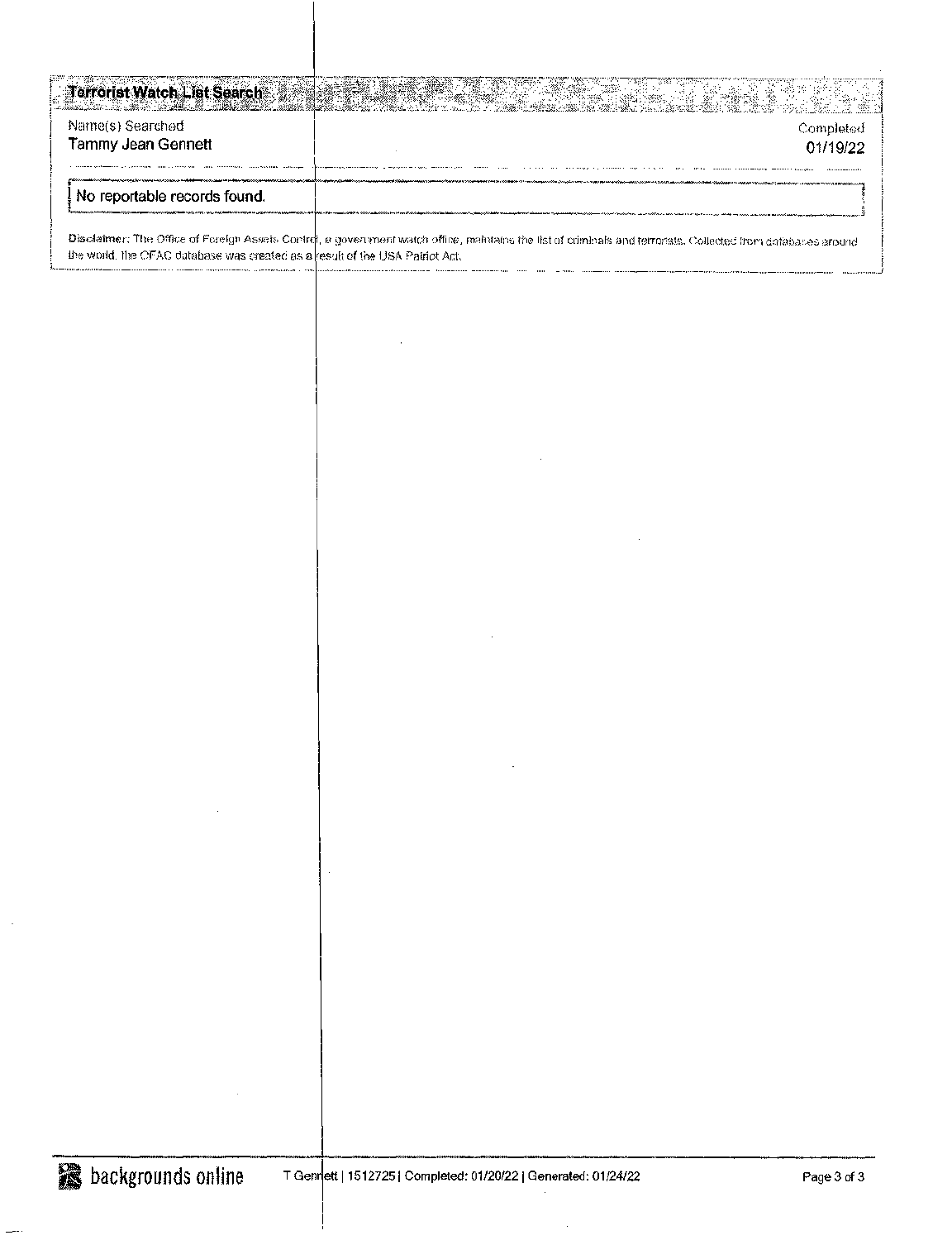

# SigningAgent.com

The Alght Notary, Right Now,



#### **Tammy Jean Gennett**

**NNA Certified and Background Screened NNA Background Screening Passed: NNA NSA Certification Exam Passed:**  NNA NA **Continuing Education Completed:**  Preferred Name: Tammy Jean Gennett

1/21/2022 1/18/2022 1/18/2022



## Contact Information

| Email:<br>tammyjeann@comcast.net<br>Company:<br>Tammy's Traveling Notary Serv<br><b>Website:</b><br>http://www.tammystravelingnotaryser<br><b>Mobile:</b><br>814-289-6601<br>Home: | <b>Primary Address</b><br>Somerset, PA 15501 | <b>Loan Document Delivery</b><br><b>Address</b><br>4840 Penn Avenue<br>Boswell, PA 15531 |
|------------------------------------------------------------------------------------------------------------------------------------------------------------------------------------|----------------------------------------------|------------------------------------------------------------------------------------------|
| 814-289-6601                                                                                                                                                                       |                                              |                                                                                          |
| <b>Business:</b><br>814-289-6601                                                                                                                                                   |                                              |                                                                                          |
| Day:<br>814-289-6601                                                                                                                                                               |                                              |                                                                                          |
| Evening:<br>814-289-6601                                                                                                                                                           |                                              |                                                                                          |
| Fax:<br>814-703-6158                                                                                                                                                               |                                              |                                                                                          |
|                                                                                                                                                                                    |                                              |                                                                                          |
|                                                                                                                                                                                    |                                              |                                                                                          |
|                                                                                                                                                                                    |                                              |                                                                                          |
|                                                                                                                                                                                    |                                              |                                                                                          |
|                                                                                                                                                                                    |                                              |                                                                                          |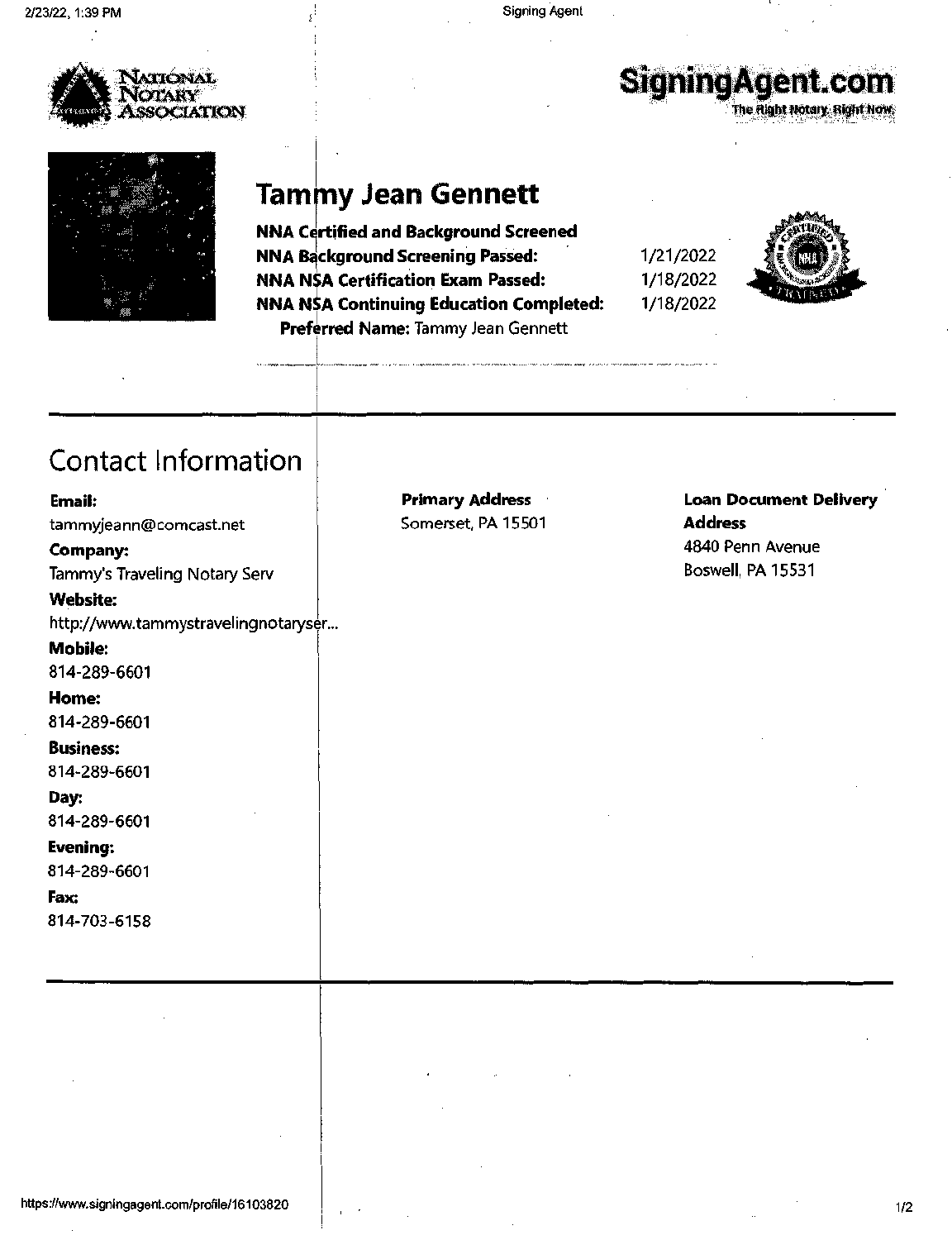## Commission Information

| State(s):             |  |  |  |
|-----------------------|--|--|--|
| PA                    |  |  |  |
| Number:               |  |  |  |
| 1256120               |  |  |  |
| <b>Expiration:</b>    |  |  |  |
| 5/27/2022             |  |  |  |
| <b>Certification:</b> |  |  |  |
| View my Certificate   |  |  |  |
|                       |  |  |  |

## Service Area Countie

**Pennsylvania** 

Service Area(s): Bedford, Cambria, Cumberland, Somerset, Westmoreland

#### Services

| I am an attorney:                         | No              | <b>Hours of Services:</b> |                      |
|-------------------------------------------|-----------------|---------------------------|----------------------|
| <b>Experience:</b>                        | 12 years        | Sunday:                   | 07:00 AM to 10:00 PM |
| <b>Accepts eDoc:</b>                      | Yes             | Monday:                   | 07:00 AM to 10:00 PM |
| <b>Distance Will Travel: 76-100 miles</b> |                 | Tuesday:                  | 07:00 AM to 10:00 PM |
| <b>Mobile Platform:</b>                   | iOS/iPad, Other | Wednesday:                | 07:00 AM to 10:00 PM |
|                                           |                 | Thursday:                 | 07:00 AM to 10:00 PM |
|                                           |                 | Friday:                   | 07:00 AM to 10:00 PM |

Saturday:

07:00 AM to 10:00 PM

## NNA Training Completed

I- **N NA NSA Certification Training Completed** : 1/18/2022

### Diverse Business Typ

Woman-owned (WBE)

## Additional lnformatio

A very Professional, Detailed & Dependable Notary Signing Agent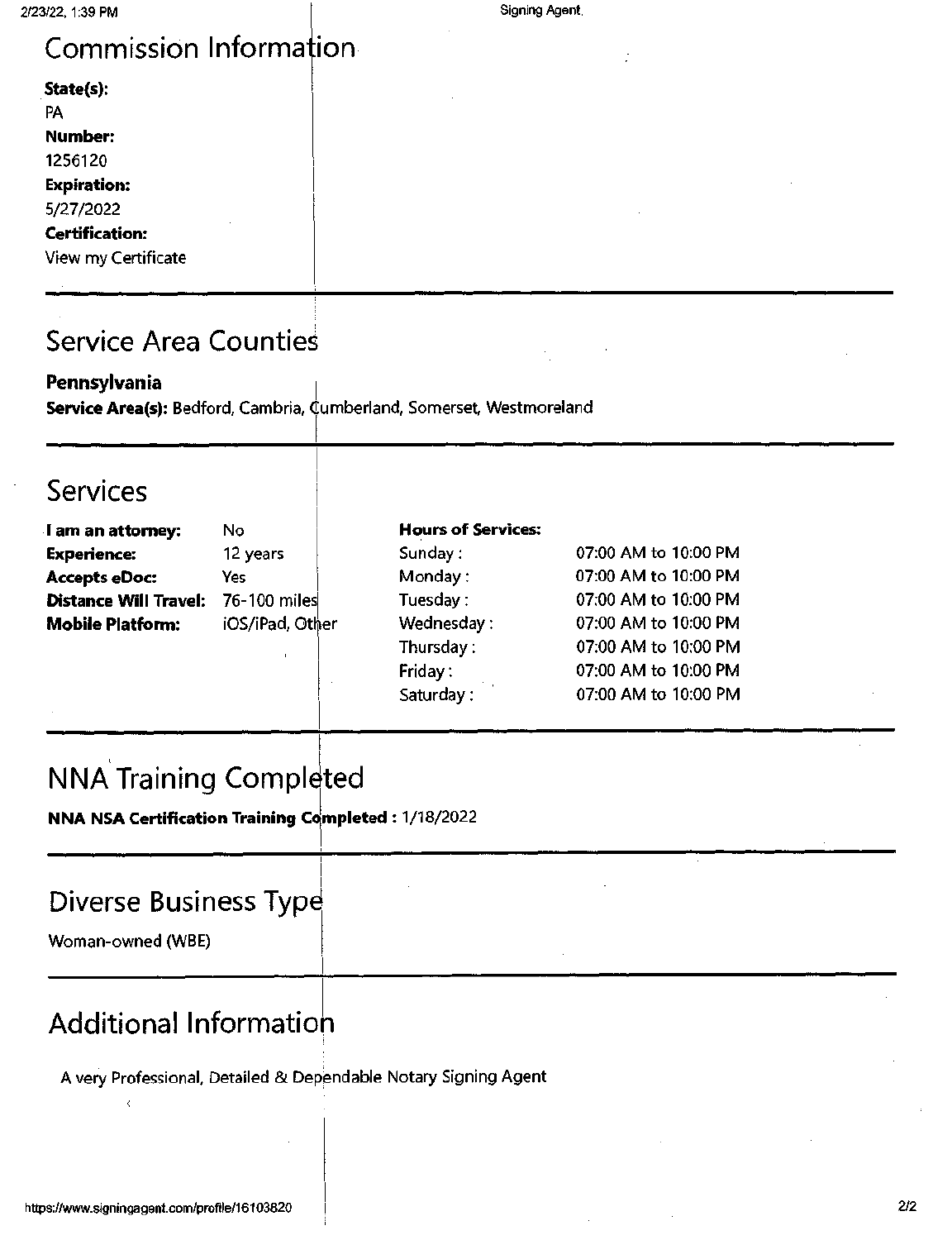**COMEDCET BA** 

 $\ddot{\phantom{0}}$ 

경

| <b>NOTARY PUBLIC BOND</b><br>AND OATH OF<br>TAMMY JEAN GENNETT<br>ID:                                                           | KNOWN ALL MEN BY THESE PRESENTS, THAT WE<br>Bond No. PA5783188<br>TAMMY JEAN GENNETT<br>Merchants National Bonding, Inc.<br><b>AND</b><br>PRINCIPAL (NAME OF APPLICANT)<br>SURETY (NAME OF SURETY COMPANY)<br>4840 PENN AVE<br>P.O. Box 14498<br>(STREET AND NUMBER)<br>(ADDRESS)<br>BOSWELL, PA 15531<br>Des Moines<br>IA<br>50306-3498<br>(CITY, STATE OR ZIP)                                                                                                                                                                                                                                                                                                                                                                                                                                                                                                                                                      |  |
|---------------------------------------------------------------------------------------------------------------------------------|-----------------------------------------------------------------------------------------------------------------------------------------------------------------------------------------------------------------------------------------------------------------------------------------------------------------------------------------------------------------------------------------------------------------------------------------------------------------------------------------------------------------------------------------------------------------------------------------------------------------------------------------------------------------------------------------------------------------------------------------------------------------------------------------------------------------------------------------------------------------------------------------------------------------------|--|
|                                                                                                                                 | <b>SOMERSET</b><br>Iowa<br>(COUNTY OF RESIDENCE)<br>(STATE OF INCORPORATION)                                                                                                                                                                                                                                                                                                                                                                                                                                                                                                                                                                                                                                                                                                                                                                                                                                          |  |
| NOTARY PUBLIC, WITH OFFICE IN                                                                                                   |                                                                                                                                                                                                                                                                                                                                                                                                                                                                                                                                                                                                                                                                                                                                                                                                                                                                                                                       |  |
| <b>SOMERSET</b><br><b>COUNTY</b><br>AND RESIDENCE IN                                                                            | ARE HELD AND FIRMLY BOUND UNTO THE COMMONWEALTH OF PENNSYLVANIA, FOR THE USE THEREOF, IN THE PENAL SUM OF<br>TEN THOUSAND DOLLARS, FOR THE PAYMENT OF WHICH, WELL AND TRULY TO BE MADE, WE BIND OURSELVES, OUR HEIRS,<br>EXECUTORS, ADMINISTRATORS, AND ASSIGNS JOINTLY AND SEVERALLY, FIRMLY BY THESE PRESENTS.                                                                                                                                                                                                                                                                                                                                                                                                                                                                                                                                                                                                      |  |
| <b>SOMERSET</b><br><b>COUNTY</b><br>\$10,000.00                                                                                 | WHEREAS, THE ABOVE BOUND PRINCIPAL HAS BEEN DULY APPOINTED A NOTARY PUBLIC IN AND FOR THE COMMONWEALTH OF<br>PENNSYLVANIA BY COMMISSION FROM THE SECRETARY OF THE COMMONWEALTH FOR THE PERIOD OF FOUR YEARS, TO COMPUTE<br>FROM May 27, 2022                                                                                                                                                                                                                                                                                                                                                                                                                                                                                                                                                                                                                                                                          |  |
| THIS BOND AND SURETY APPROVED<br>AND FILED IN THE OFFICE OF<br>THE SECRETARY OF THE COMMONWEALTH<br>AT HARRISBURG PA, THIS DATE | NOW, THEREFORE, THE CONDITION OF THE ABOVE OBLIGATION IS SUCH, THAT IF THE PRINCIPAL SHALL TRULY AND FAITHFULLY<br>PERFORM AND DISCHARGE THE DUTIES OF THE OFFICE OF THE NOTARY PUBLIC. IN ALL THINGS ACCORDING TO LAW, AND IF,<br>IN CASE OF DEATH RESIGNATION OR DISQUALIFICATION, THE PRINCIPAL OR IN CASE OF DEATH, THE LEGAL REPRESENTATIVE OF THE<br>PRINCIPAL, SHALL DELIVER THE JOURNAL WHOLE AND UNDEFACED, TO THE OFFICE OF THE RECORDER OF DEEDS OF THE COUNTY IN<br>WHICH THE PRINCIPAL THEN MAINTAINS AN OFFICE, WITHIN THIRTY (30) DAYS OF SUCH EVENT, THEN THIS OBLIGATION TO BE NULL<br>AND VOID, OTHERWISE TO REMAIN IN FULL FORCE AND VIRTUE IN LAW.                                                                                                                                                                                                                                                |  |
|                                                                                                                                 | SIGNED AND DELIVERED IN OUR PRESENCE :<br>WITNESS OUR HANDS AND SEALS THIS                                                                                                                                                                                                                                                                                                                                                                                                                                                                                                                                                                                                                                                                                                                                                                                                                                            |  |
|                                                                                                                                 | 10th DAY OF<br>January                                                                                                                                                                                                                                                                                                                                                                                                                                                                                                                                                                                                                                                                                                                                                                                                                                                                                                |  |
| SECRETARY OF THE COMMONWEALTH                                                                                                   | TAMMY JEAN GENNATT PRINCIPAL<br>Merchants National Bonding, Inc.<br>BY<br><b>WITNESS</b><br><b>SURETY</b><br>Attorney-In-Fact<br>Elizabeth Marsh                                                                                                                                                                                                                                                                                                                                                                                                                                                                                                                                                                                                                                                                                                                                                                      |  |
|                                                                                                                                 | INSTRUCTIONS: [1] THE NOTARY PUBLIC LAW REQUIRES THAT THE COMMISSION OF ANY NOTARY SHALL BE NULL AND VOID IF THE NOTARY FAILS TO GIVE BOND AND CAUSE THE BOND,<br>COMMISSION AND OATH TO BE RECORDED WITHIN FORTY-FIVE DAYS AFTER THE BEGINNING OF THE TERM. [2] THE BOND MUST HAVE AS SURETY A DULY AUTHORIZED SURETY COMPANY<br>WHICH MUST EXECUTE THE ABOVE AFFIDAVIT. IF ACKNOWLEDGED BY AN ATTORNEY-IN-FACT, USE PARAGRAPH A AND STRIKE OUT B & C ON THE REVERSE SIDE. IF<br>ACKNOWLEDGED BY A RESIDENT VICE-PRESIDENT OR ASSISTANT SECRETARY USE PARAGRAPH BAND STRIKE OUT A & C. IN ALL OTHER CASES, USE PARAGRAPH C. [3] IF THE<br>BOND IS EXECUTED BY A CORPORATION, ATTORNEY-IN-FACT, RESIDENT VICE-PRESIDENT, OR OTHERWISE, A POWER OF ATTORNEY OR A COPY OF THE RESOLUTION AUTHORIZING ITS<br>EXECUTION, AND A CERTIFICATE THAT THE POWER OF ATTORNEY OR RESOLUTION IS IN FORCE, MUST BE ATTACHED HERETO. |  |

 $\lambda_{\rm g}$ 

 $\tilde{w}$ 

 $\frac{1}{\sqrt{2}}$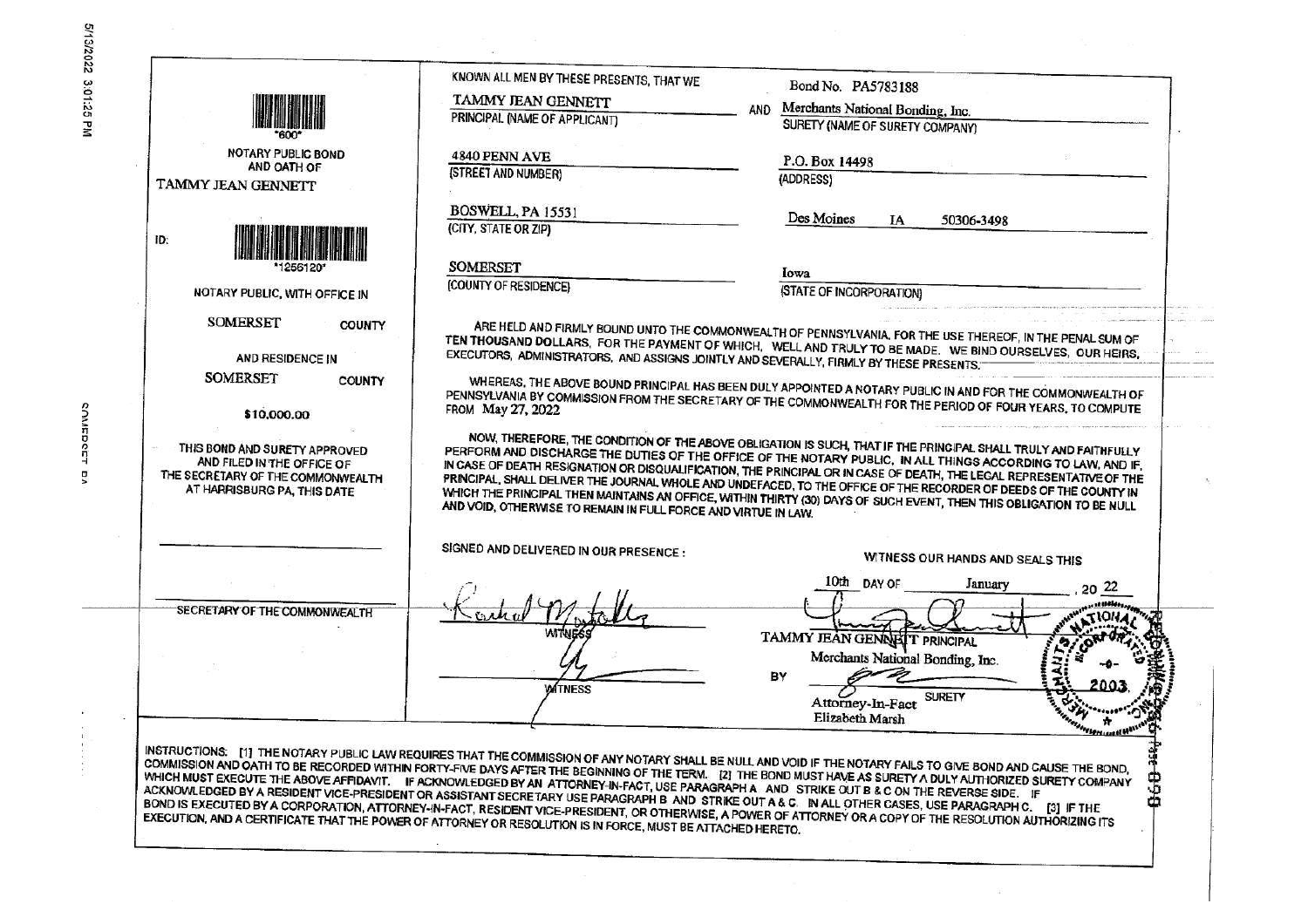**AERCHANTS BONDING COMPANY POWER OF ATTORNEY** 

**REC Book 2936 Pase 899** 

Know All Persons By These Presents, that MERCHANTS BONDING COMPANY (MUTUAL) and MERCHANTS NATIONAL BONDING, INC.,<br>both being corporations of the State of lowa (herein collectively called the "Companies") do hereby make, co

#### **Elizabeth Marsh**

their true and lawful Attorney(s)-in-Fact, to sign its name as surety(ies) and to execute, seal and acknowledge any and all bonds, undertakings, contracts and other written instruments in the nature thereof, on behalf of t actions or proceedings allowed by law.

This Power-of-Attorney is granted and is signed and sealed by facsimile under and by authority of the following By-Laws adopted by the Board<br>of Directors of Merchants Bonding Company (Mutual) on April 23, 2011 and amended

"The President, Secretary, Treasurer, or any Assistant Treasurer or any Assistant Secretary or any Vice President shall have power and authority<br>to appoint Attorneys-in-Fact, and to authorize them to execute on behalf of t

"The signature of any authorized officer and the seal of the Company may be affixed by facsimile or electronic transmission to any Power of Attomey<br>or Certification thereof authorizing the execution and delivery of any bon

In connection with obligations in favor of the Florida Department of Transportation only, it is agreed that the power and aut hority hereby given to the<br>Atlorney-in-Fact includes any and all consents for the release of ret its obligations under its bond

In connection with obligations in favor of the Kentucky Department of Highways only, il is agreed that the power and authority hereby given<br>to the Attorney-in-Fact cannot be modified or revoked unless prior written persona

In Witness Whereof, the Companies have caused this instrument to be signed and sealed this 10th day of  $, 2022$ . January



**MERCHANTS NATIONAL BONDING, INC.** Bv President

MERCHANTS BONDING COMPANY (MUTUAL)

STATE OF IOWA<br>COUNTY OF DALLAS ss.

POA 0018 (1/20)

05/10/0000 0-04-05 DM

CONFIER TO ME JOINTY STATES ON JANUARY 2022 . before me appeared Larry Taylor, to me personally known, who being by me duly swom<br>On this in the is President of MERCHANTS BONDING COMPANY (MUTUAL) and MERCHANTS NATIONAL BOND

|             | <b>POLLY MASON</b>       |
|-------------|--------------------------|
| EAST RE     | Commission Number 750576 |
|             | My Commission Expires    |
| <b>YOWN</b> | January 07, 2023         |

*Yolly* mason

Notary Public

 $L = L$  **Express Asset Asset** 

(Expiration of notary's commission does not invalidate this instrument)

I, William Warner, Jr., Secretary of MERCHANTS BONDING COMPANY (MUTUAL) and MERCHANTS NATIONAL BONDING, INC., do hereby certify that the above and foregoing is a true and correct copy of the POWER-OF-ATTORNEY executed by said Companies, which is still in full force and effect and has not been amended or revoked.

hand and affixed the seal of the Companies on this 10th day of In Witness Whereof. I have hereunto set my January 2022.

SOMEPSET PA